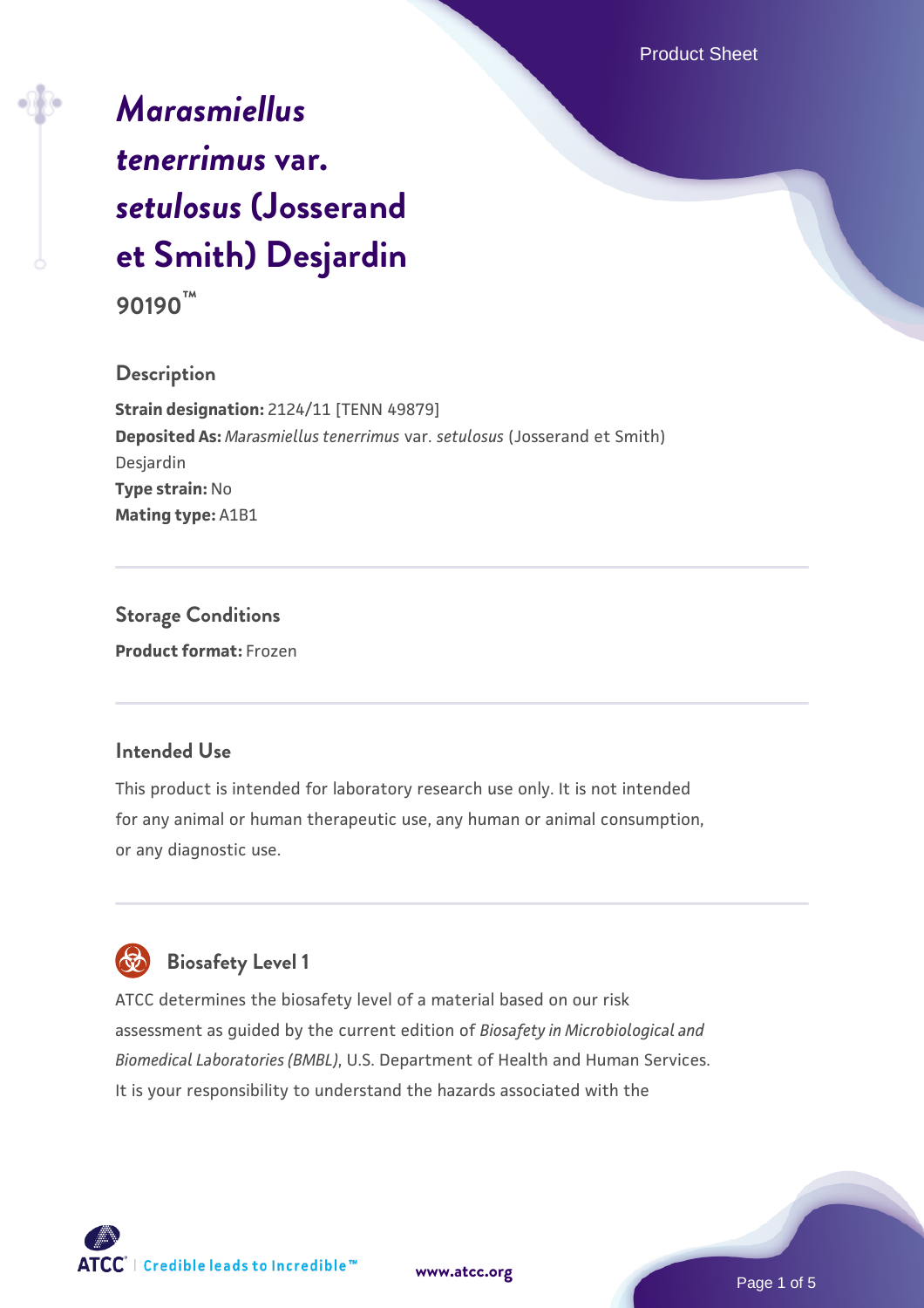#### **90190**

material per your organization's policies and procedures as well as any other applicable regulations as enforced by your local or national agencies.

ATCC highly recommends that appropriate personal protective equipment is always used when handling vials. For cultures that require storage in liquid nitrogen, it is important to note that some vials may leak when submersed in liquid nitrogen and will slowly fill with liquid nitrogen. Upon thawing, the conversion of the liquid nitrogen back to its gas phase may result in the vial exploding or blowing off its cap with dangerous force creating flying debris. Unless necessary, ATCC recommends that these cultures be stored in the vapor phase of liquid nitrogen rather than submersed in liquid nitrogen.

## **Certificate of Analysis**

For batch-specific test results, refer to the applicable certificate of analysis that can be found at www.atcc.org.

#### **Growth Conditions**

**Medium:**  [ATCC Medium 336: Potato dextrose agar \(PDA\)](https://www.atcc.org/-/media/product-assets/documents/microbial-media-formulations/3/3/6/atcc-medium-336.pdf?rev=d9160ad44d934cd8b65175461abbf3b9) **Temperature:** 24°C

## **Material Citation**

If use of this material results in a scientific publication, please cite the material in the following manner: *Marasmiellus tenerrimus* var. *setulosus* (Josserand et Smith) Desjardin (ATCC 90190)

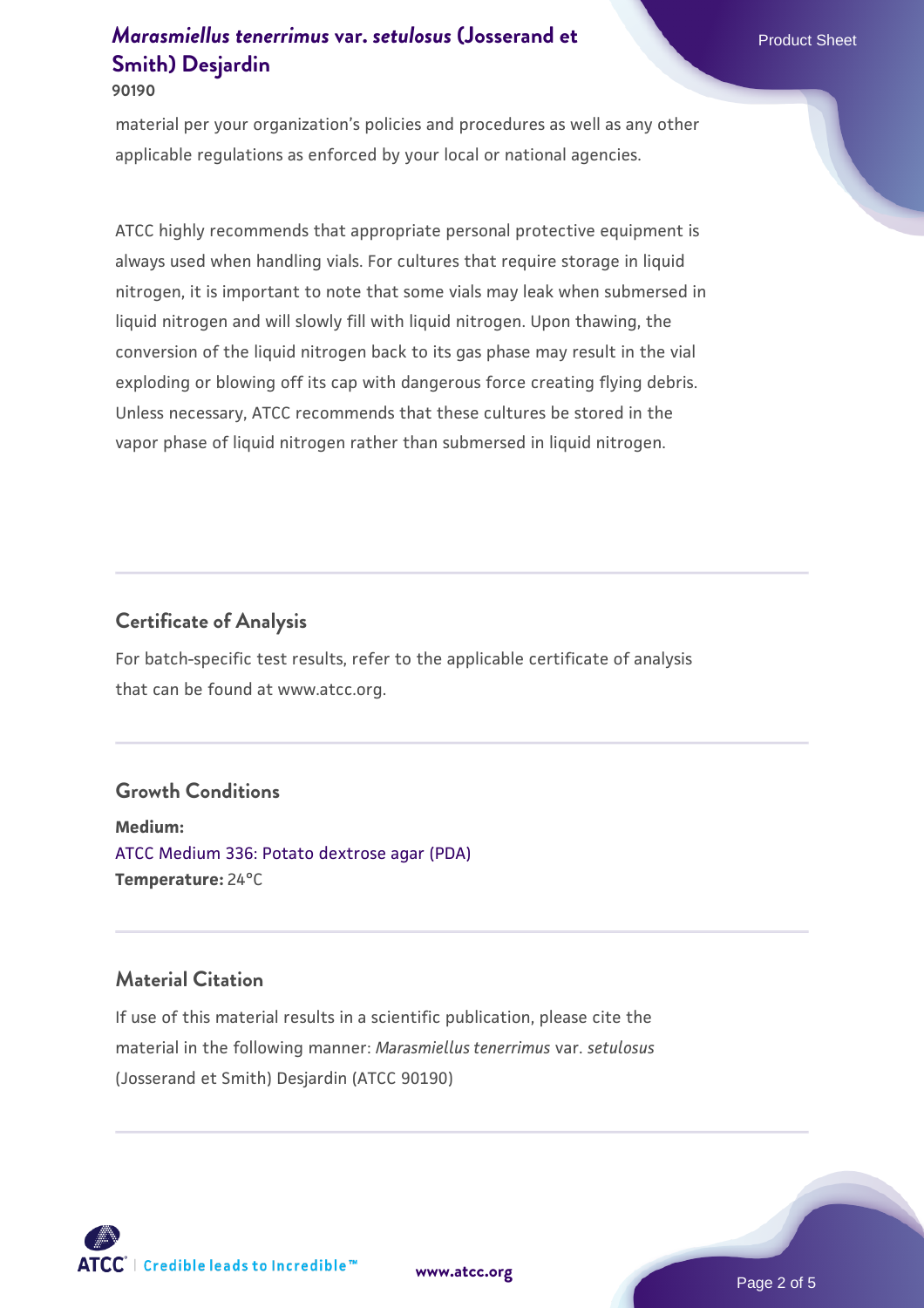**90190**

#### **References**

References and other information relating to this material are available at www.atcc.org.

## **Warranty**

The product is provided 'AS IS' and the viability of ATCC® products is warranted for 30 days from the date of shipment, provided that the customer has stored and handled the product according to the information included on the product information sheet, website, and Certificate of Analysis. For living cultures, ATCC lists the media formulation and reagents that have been found to be effective for the product. While other unspecified media and reagents may also produce satisfactory results, a change in the ATCC and/or depositor-recommended protocols may affect the recovery, growth, and/or function of the product. If an alternative medium formulation or reagent is used, the ATCC warranty for viability is no longer valid. Except as expressly set forth herein, no other warranties of any kind are provided, express or implied, including, but not limited to, any implied warranties of merchantability, fitness for a particular purpose, manufacture according to cGMP standards, typicality, safety, accuracy, and/or noninfringement.

## **Disclaimers**

This product is intended for laboratory research use only. It is not intended for any animal or human therapeutic use, any human or animal consumption, or any diagnostic use. Any proposed commercial use is prohibited without a license from ATCC.

While ATCC uses reasonable efforts to include accurate and up-to-date information on this product sheet, ATCC makes no warranties or representations as to its accuracy. Citations from scientific literature and

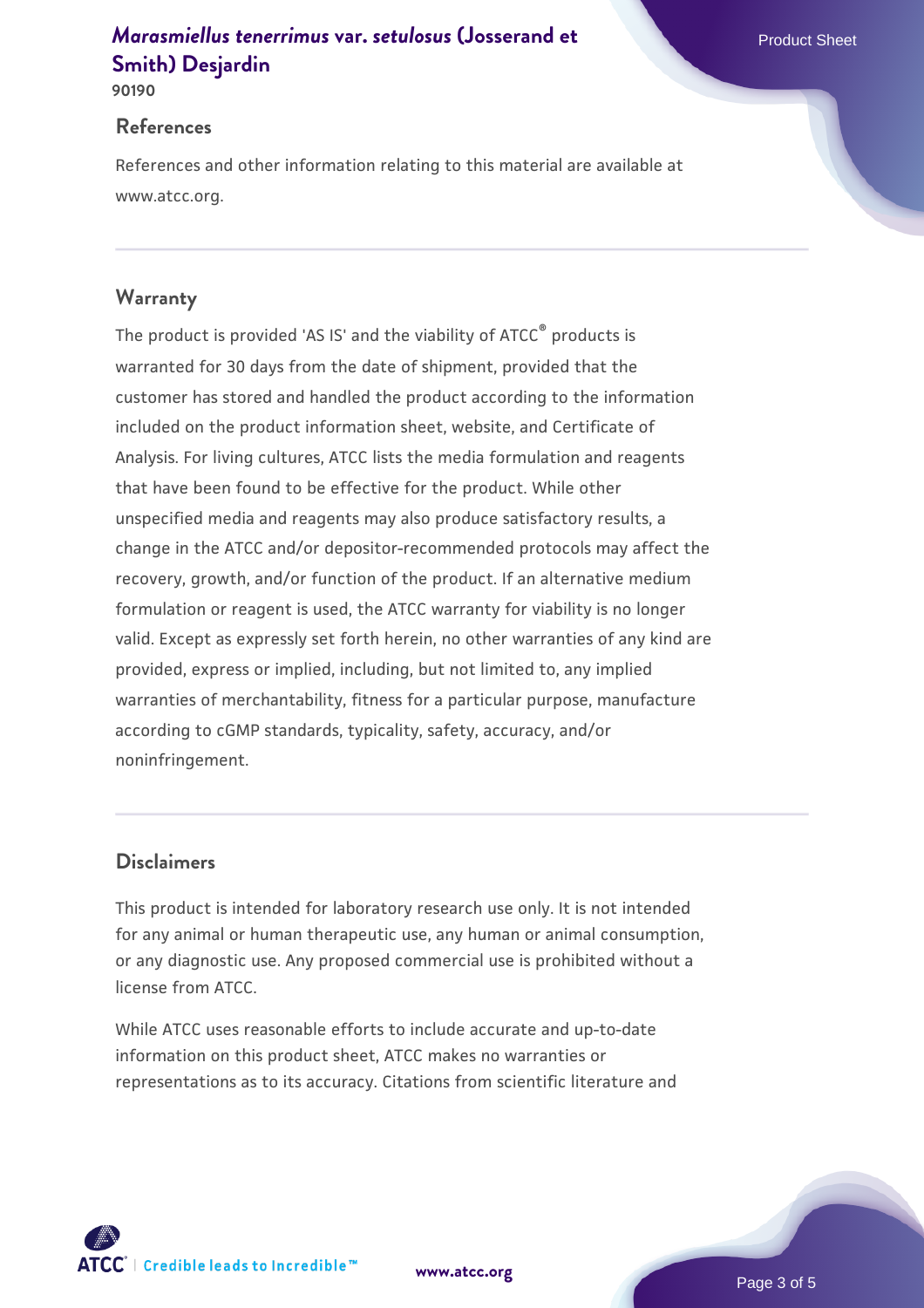**90190**

patents are provided for informational purposes only. ATCC does not warrant that such information has been confirmed to be accurate or complete and the customer bears the sole responsibility of confirming the accuracy and completeness of any such information.

This product is sent on the condition that the customer is responsible for and assumes all risk and responsibility in connection with the receipt, handling, storage, disposal, and use of the ATCC product including without limitation taking all appropriate safety and handling precautions to minimize health or environmental risk. As a condition of receiving the material, the customer agrees that any activity undertaken with the ATCC product and any progeny or modifications will be conducted in compliance with all applicable laws, regulations, and guidelines. This product is provided 'AS IS' with no representations or warranties whatsoever except as expressly set forth herein and in no event shall ATCC, its parents, subsidiaries, directors, officers, agents, employees, assigns, successors, and affiliates be liable for indirect, special, incidental, or consequential damages of any kind in connection with or arising out of the customer's use of the product. While reasonable effort is made to ensure authenticity and reliability of materials on deposit, ATCC is not liable for damages arising from the misidentification or misrepresentation of such materials.

Please see the material transfer agreement (MTA) for further details regarding the use of this product. The MTA is available at www.atcc.org.

# **Copyright and Trademark Information**

© ATCC 2021. All rights reserved. ATCC is a registered trademark of the American Type Culture Collection.

#### **Revision**

This information on this document was last updated on 2021-05-19



**[www.atcc.org](http://www.atcc.org)**

Page 4 of 5